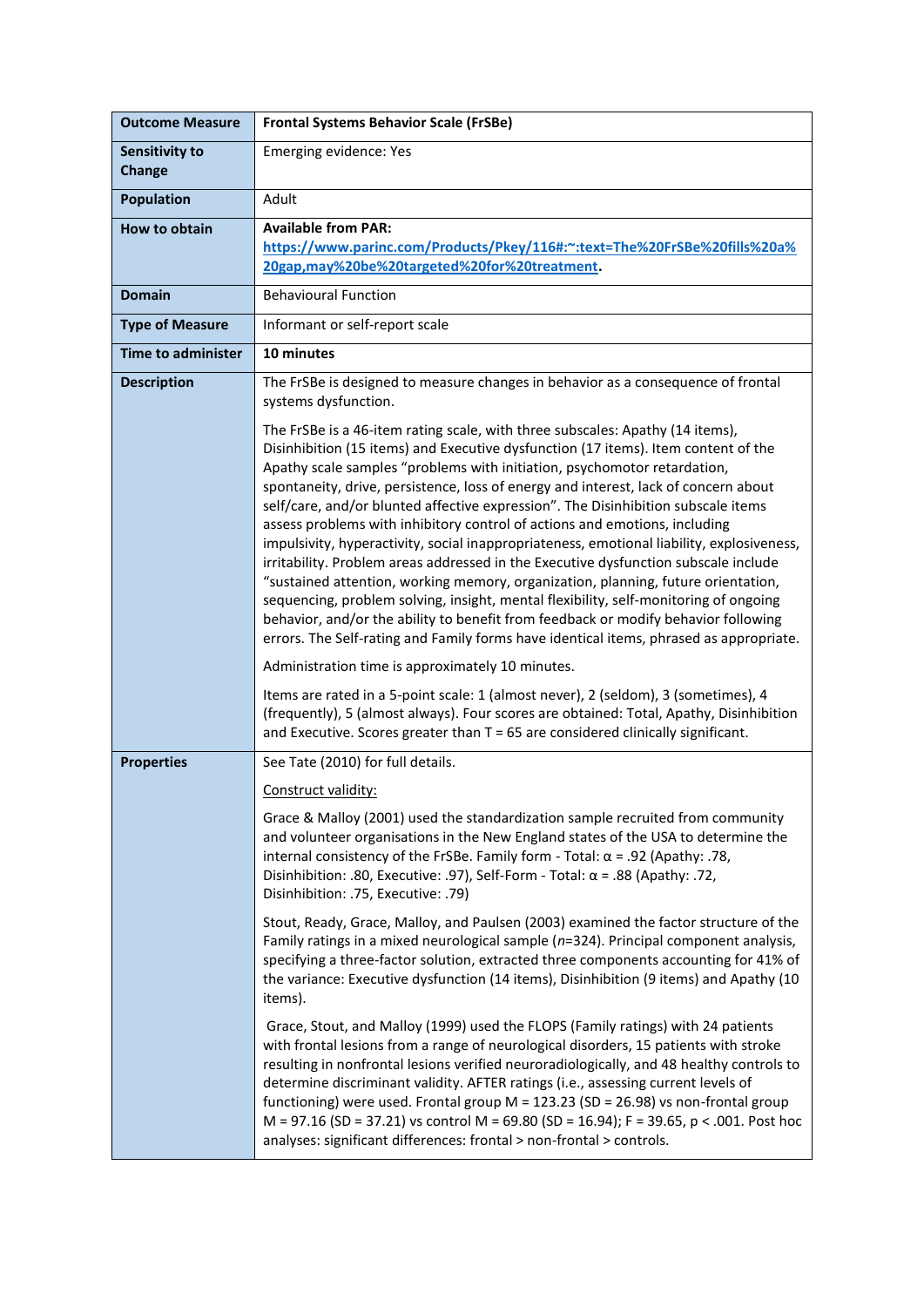|                      | Velligan, Ritch, Sui, DiCocco, and Huntzinger (2002) found higher correlations with<br>similar constructs (FsRBe Apathy with Verbal Fluency (VF): $r = -.47$ , FrSBe<br>Disinhibition with TMT-Berrors: $r = .42$ ), and lower correlation with dissimilar<br>constructs (FrSBe Apathy with TMT-Berrors: r = .17; FrSBe Disinhibition with VF: r = -<br>.16) in a sample of 131 people with schizophrenia and 51 healthy controls.<br>Concurrent validity was assessed in the same sample: Executive with VF: $r = -.43 -$<br>with TMT-B time: $r = .48$ .<br>Inter-rater reliability: (Velligan et al., 2002), assessed n = 10 with 6 raters, achieving<br>an inter-rater reliability ranging from .83-.89 for the total score and .79-.92 for<br>subscales.<br>Test-retest: (Velligan et al., 2002), across a 3 months interval, the overall score<br>correlated significantly, $r = .78$ .                                                                                                                                                                                                                                                                                                                                                                                                                                                                                                                                                                                        |
|----------------------|--------------------------------------------------------------------------------------------------------------------------------------------------------------------------------------------------------------------------------------------------------------------------------------------------------------------------------------------------------------------------------------------------------------------------------------------------------------------------------------------------------------------------------------------------------------------------------------------------------------------------------------------------------------------------------------------------------------------------------------------------------------------------------------------------------------------------------------------------------------------------------------------------------------------------------------------------------------------------------------------------------------------------------------------------------------------------------------------------------------------------------------------------------------------------------------------------------------------------------------------------------------------------------------------------------------------------------------------------------------------------------------------------------------------------------------------------------------------------------------|
| <b>Advantages</b>    | Provides comprehensive understanding of executive functions, with:<br>$\bullet$<br>"Before" and "after" ratings, which can be used in conjunction or<br>a)<br>separately<br>b) Subscales that are clinically meaningful<br>c) And that have been verified statistically<br>Carefully developed scale with quite good psychometric properties (but data<br>$\bullet$<br>on reliability and responsiveness are limited)<br>Has some, but not extensive, normative data (n=436)<br>$\bullet$<br>In terms of a head-to-head comparison, the obvious alternative is the<br>$\bullet$<br>Behavior Rating Inventory of Executive Function (BRIEF):<br>- the FrSBE is shorter (46 vs 75 (adult version) items)<br>- FrSBe contains "before" and "after" ratings<br>- neither scale has responsiveness data, but perhaps the FrSBe will be at<br>advantage, having a 5-point vs 3-point rating scale<br>- the FrSBe has better data regarding concurrent validity, which is quite poor<br>for the BRIEF<br>- factor structure and scales of each are roughly similar; some of BRIEF<br>subscales contain a small number of items<br>The other head-to-head comparison would be the Dysexecutive<br>$\bullet$<br>Questionnaire:<br>FrSBe is longer (46 vs 20 items)<br>Factor structure of FrSBe is probably sounder, although recent Rasch<br>analyses with the DEX has yielded good fit to the model, and Rasch<br>analysis has not yet been conducted for FrSBe<br>FrSBe has normative data |
| <b>Disadvantages</b> | Not freely available; needs to be purchased<br>$\bullet$<br>In terms of a head-to-head comparison, the obvious alternative is the<br>$\bullet$<br>Behavior Rating Inventory of Executive Function (BRIEF):<br>- the normative data for the FrSBE (n=436) are not as extensive as the BRIEF<br>$(n=1,050$ (self) and 1,200 (informant) based on US census distribution $-$ and<br>similar large n's for child version)<br>- this point is not a disadvantage, so much as a consideration; but FrSBe is<br>only available for adults, whereas BRIEF has versions from 2years upwards,<br>thus affording more of a lifespan approach if longitudinal/cross sectional<br>comparisons are relevant.                                                                                                                                                                                                                                                                                                                                                                                                                                                                                                                                                                                                                                                                                                                                                                                       |

## **References**

Grace, J., & Malloy, P. F. (2001). *FrSBe Frontal System Behaviour Scale: Professional manual*. Lutz: Fl: Psychological Assessment Ressources, Inc.